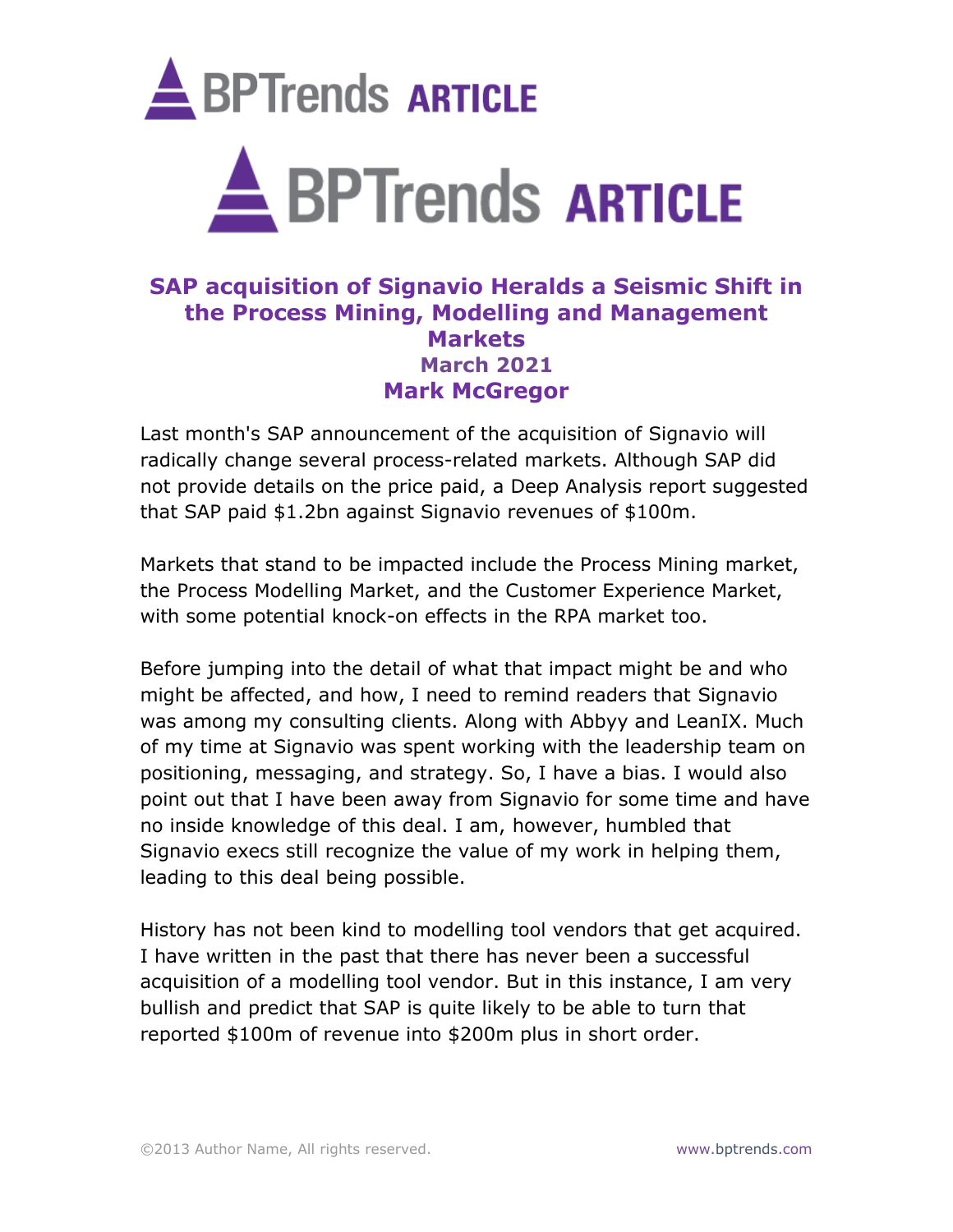Why, you might ask, if I have been so negative in the past would I be so bullish this time? There are many factors at play. Firstly, SAP is a long-time customer of Signavio and is one of Signavio's largest. Check out the Signavio website, and you will find video testimonials with SAP folks extolling how Signavio is at the very heart of how they document and improve many internal processes. So, SAP already has significant experience in some of the ways Signavio can be applied to Business Process Improvement.

Secondly, SAP knows through their experience of reselling Celonis that there is a tremendous appetite within their installed base for Process Mining Solutions. By replacing Celonis with Signavio, they now have the product and pricing flexibility to promote and sell Process Mining to a much larger subset of their current clients and avoid paying high royalties to a third party.

Thirdly, the combination of Signavio Process mining and process modelling has already been shown to aid R/3 to S/4HANA migrations. Both SAP and their customers need tools to help accelerate this migration, with the deadline of 2025 end-of-life support looming large in many minds. A route to faster and easier migration alone could more than justify the price paid. Still, as SAP themselves are discovering, the move to S/4HANA is both a driver for customers looking to undertake a broader digital transformation and a risk. Having to move from R/3 does not guarantee the customer will stay with SAP.

Fourthly, the SAP ecosystem has always been among the most extensive on the market. Now, all those big SI and consulting organizations will have easy access to what has long been one of the best modelling tools available. Whether SAP seeks to continue to offer the Signavio Business Transformation Suite to the broad range of non-SAP customers who use it today remains to be seen. However, the ecosystem players, for whom SAP is just one of their partners/lines of business, certainly will. The ecosystem alone could more than double the Signavio attributable ARR within one or two years.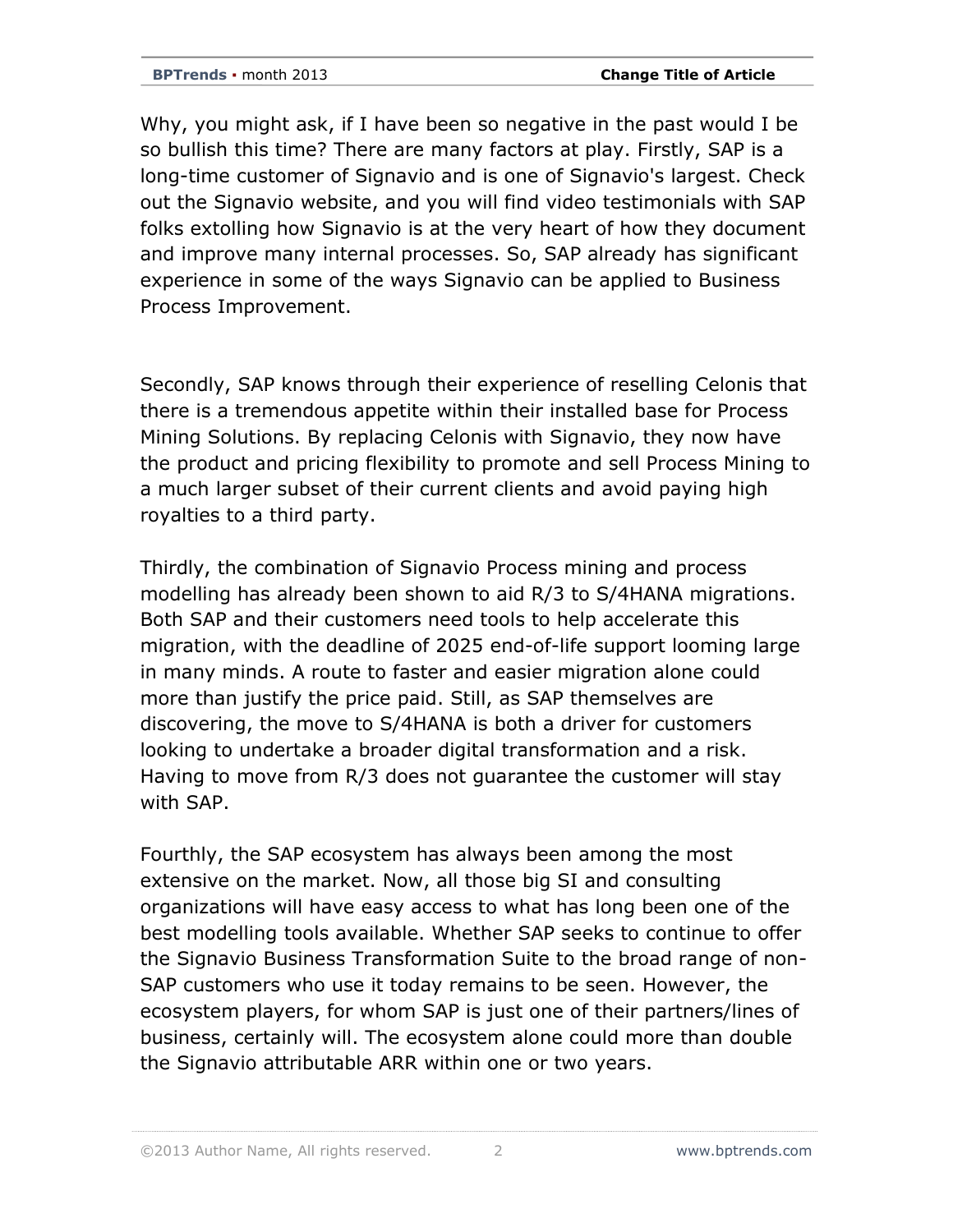My fifth and final observation is that people may overlook the new Customer Journey Modelling in Signavio, which I think could be pivotal in a couple of ways for SAP. They could take the journey modelling piece and add that capability into the Qualtrics stack, thus providing rich journey visualizations to the analytics data with Qualtrics, a move that would certainly have appeal to many in the Customer Experience space. As with the process modelling piece, journey modelling could also prove popular with the SAP partner ecosystem, enabling them to more easily engage with clients seeking to undertake customer-centric business or digital transformations.

The initial introduction video and announcement from SAP touches on the S/4HANA, Qualtrics, and Spotlight possibilities within the SAP BPI business unit. As we would expect, it was a little light on detail. I am sure more details will emerge over the next few weeks after the deal closes (estimated still to be with Q1 2021), so we still have much to learn.

Being bullish, as you can see, about the potential and possibilities for SAP, let's now take a look at the markets that will be disrupted and what that might mean.

## **Process Mining**

The Process Mining market is the obvious starting point given that until now SAP has been reselling Celonis, and most observers believe that at least up until 2020, they were the main sellers of Celonis. Whether Celonis moved towards automation because they knew this deal was happening or whether their move to automation caused SAP to look elsewhere, we can only speculate. What we can see is that a significant part of Celonis' business is now at risk. How many and how quickly those SAP/Celonis customers might migrate from Celonis to Signavio will only be known in 12-18 months. But we can guess that inflight deals will be stalled, and expansion with existing customers is likely to be slowed, at least until customers understand what SAP will be doing or offering, and more importantly, how they might price it. Of course, working directly, Celonis still has the chance of locking in current customers and picking up new ones. Signavio Process Intelligence today still does not match Celonis and other players such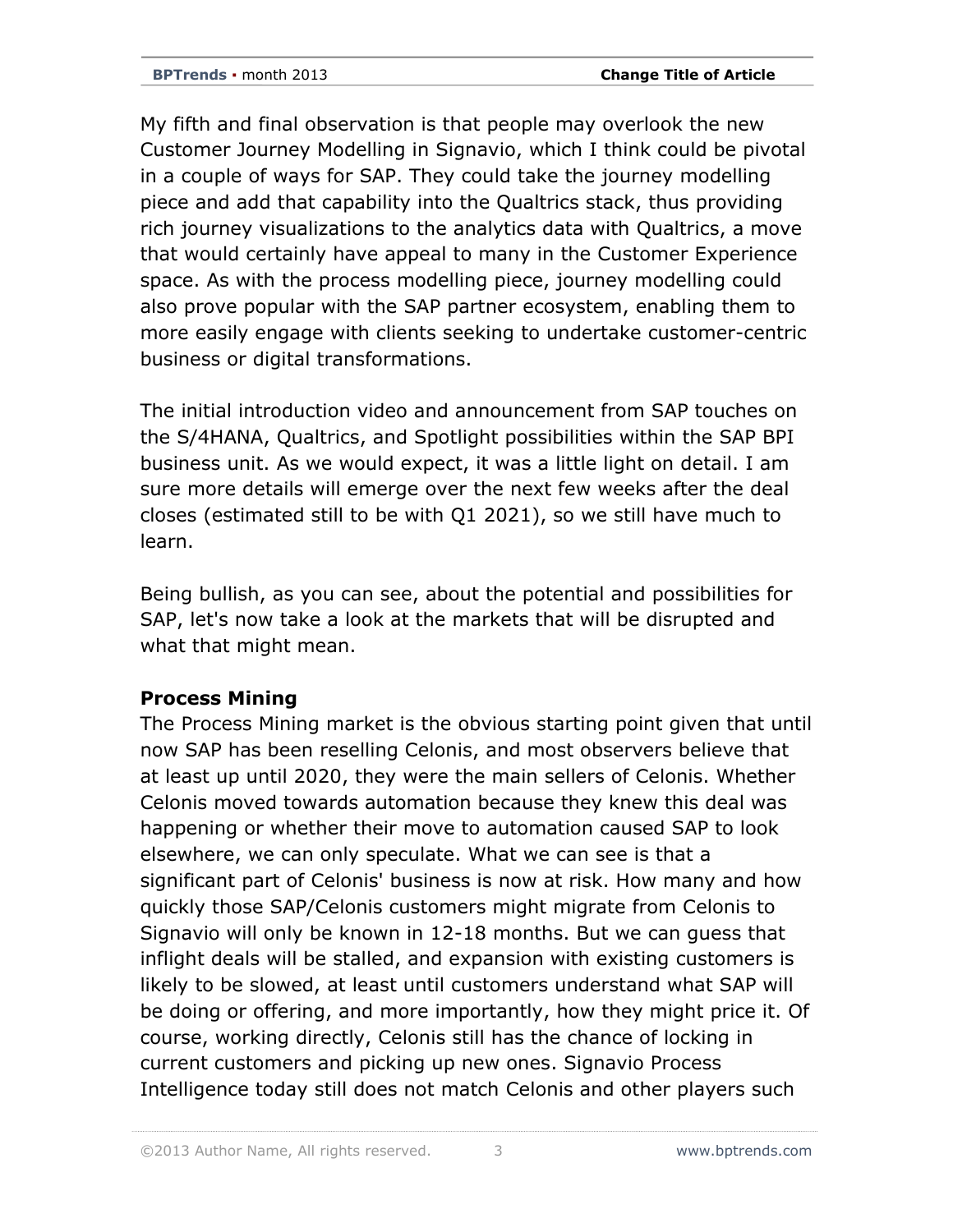as Abbyy and Apromore from a functionality or ease of use perspective. So, there remains a window of opportunity.

Gartner analyst Marc Kerremans and I have both been on record several times over the past 18 months, saying that we did not believe that the stand-alone Process Mining market would survive and reach maturity. We both have stated that process mining will simply become a capability that becomes subsumed into other products and markets. Marc Kerremans uses the parallel of Business Rules, which grew, got subsumed, and disappeared, even though it is still heavily used today.

Starting with Process Gold's UIPath acquisition, Abbyy acquiring TimelinePI, and now SAP acquiring Signavio, melded with the pivot to automation by Celonis. We see that the likelihood of the remaining players surviving in a stand-alone market is slim. We now have five players with significant financial muscle (Abbyy, Celonis, SAP, Software AG, and UIPath), all with their own process mining products.

To this end, when we look at the remaining players Apromore, Lana Labs, MyInvenio, PAFNow, MINIT, QPR, I predict that two, if not three, will be acquired before the end of 2020.

The market is becoming riskier and blurred, as we see most RPA vendors also relabelling or rebranding their Task Mining as Process Mining. Still, as yet, none of the Task Mining solutions I have seen can genuinely be thought of as process mining.

In this vein, we see Microsoft and FortressIQ now positioning their task recorder/task mining products as Process Mining tools, and no doubt others will follow. As a side note, I would not have been surprised if SAP had also acquired FortessIQ and merged it with Signavio Process Intelligence in order to have a complete Task and Process Mining solution (maybe they still will!)

## **Process Modelling**

Signavio was not the first cloud-based modelling tool, even though the marketing suggests it to have been. Signavio has undoubtedly been the most successful, with thousands of customers and over 1 million users; they stand head and shoulders above the competition. In fact, with the acquisition, the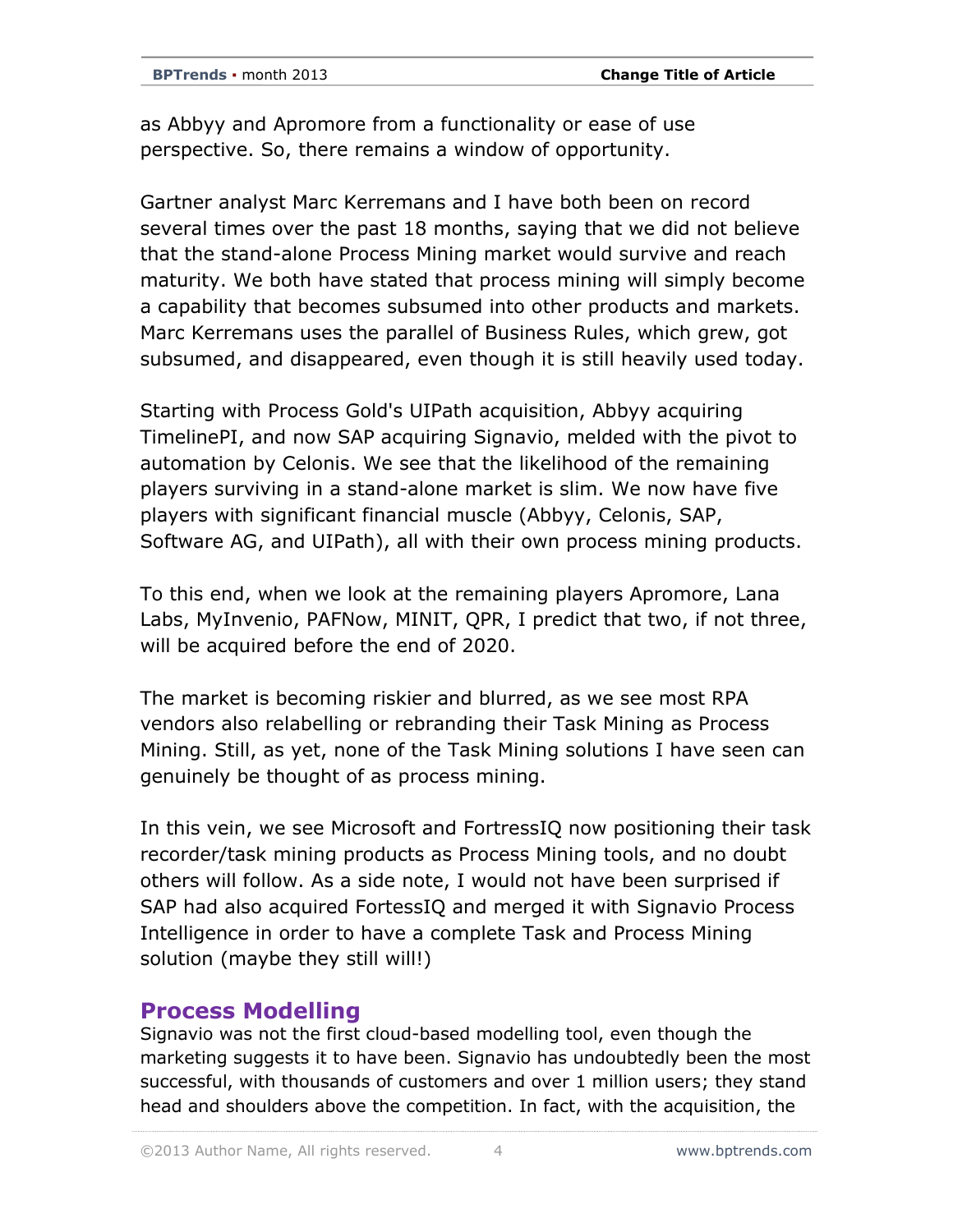Signavio team can genuinely say that they were the most successful modelling tool vendor in history, and I would and add that this achievement will never be matched. But what does it mean to those left behind?

Over the past two years, Signavio's lead in process modelling has started to erode, Software AG and GBTec being among the two most notable vendors rising to the challenge. While many other vendors also operate in the process modelling space, they tend to either be much smaller, e.g., BusinessOptix, or specialized around their own technology stack, e.g., Nintex. I tend to discount the EA vendors pushing process, e.g., Mega, BiZZdesign, Orbus, etc., as the EA vendors have never really made serious inroads outside of their traditional IT domain.

For many, the rise and success of Signavio has been baffling. For most of Signavio's history, they have shunned analyst firms and ignored the suggestions that modelling was either dead or saturated. Instead, Signavio successfully worked with process professionals and teams outside of IT. The fact that they operated outside of the IT focus and domain meant many industry analysts could not understand or position them (the analysts were mainly focused on IT stories to IT organizations). So it has been great to see how a vendor can grow and exit without ever being ranked a leader in a quadrant or wave, an excellent learning for others that analysts, while helpful, do not control your destiny as much as you do yourself.

This acquisition is sure to shift the orbit of Process Modelling once again. As with process mining, the SAP customer base, the SAP partner ecosystem, and the SAP salesforce will mean that other modelling vendors will find it hard to grow as much as they hope in the short to medium term. There will always be many hundreds, if not thousands, of potential customers for other vendors to sell to, but I suggest that the bigger deals will solidify on SAP/Signavio. While I don't see this acquisition driving the same level of acquisitions in the modelling space as in the process mining space, I predict that other "large stack" vendors will at least investigate the viability of acquiring and adding modelling to their capabilities. However, without a clear use case and a clear understanding of the process market, it is not an easy path to follow. Celonis may still prove to be the exception. I have written before that, in my view, the lack of modelling to complement process mining is a blind spot for Celonis. So, I still think that they may yet make an acquisition, and from my perspective, GBTec and Blueprint Systems could make interesting targets for them.

#### **Customer Experience Market**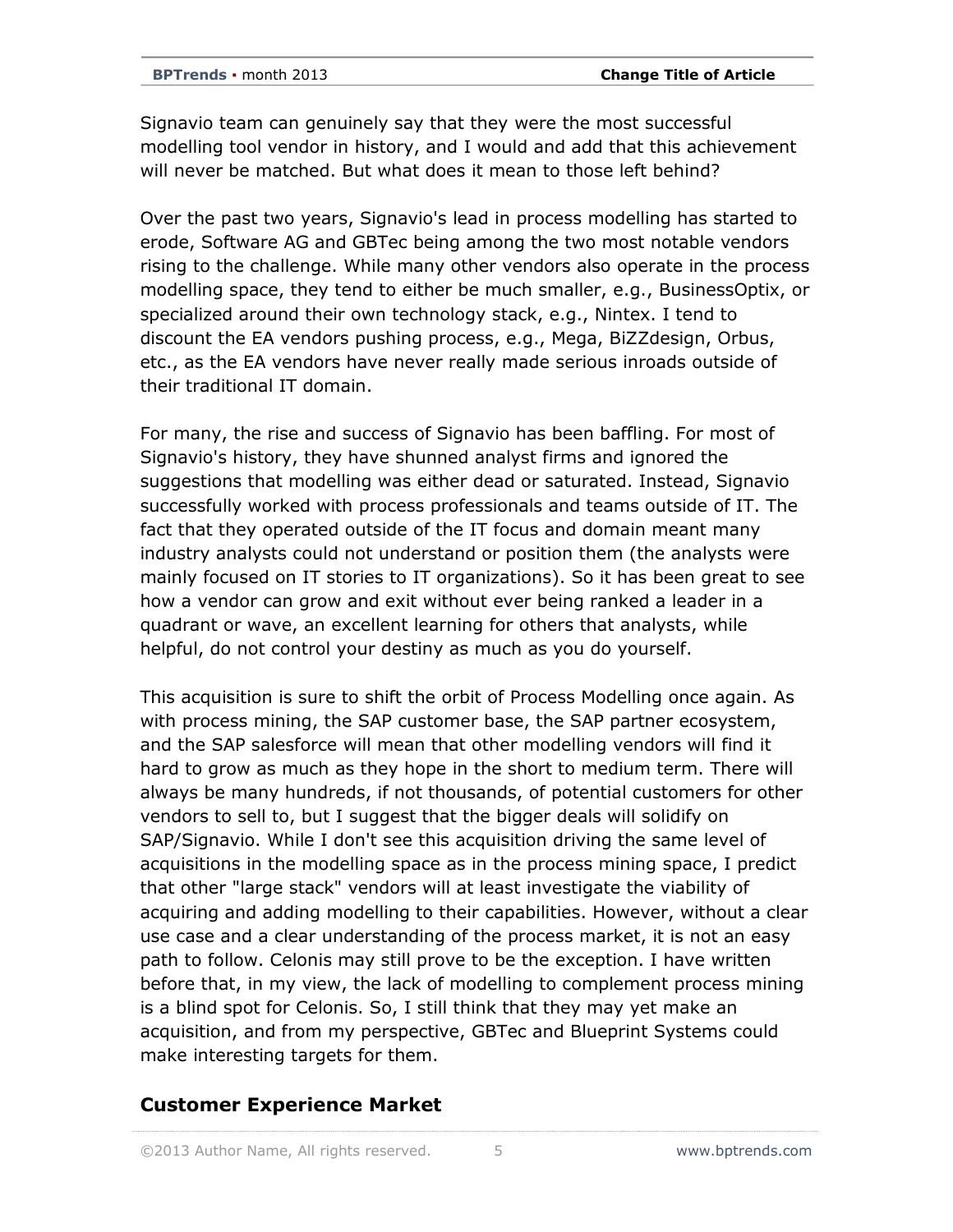The shifts in this market may not be as noticeable or as dramatic, but depending on how SAP chose to play things going forward, they could still be significant. As I mentioned combining the Journey Modelling from Signavio with Qualtrics would provide an extremely comprehensive and competitive offering. We already know that customer-centricity is driving many aspects of technology and business change. Therefore, combining facts and feelings to drive more effective transformations will be highly appealing for many organizations.

It's still early days in the Customer Experience/Customer Excellence space. However, estimates still place it as anywhere between a \$3bn and \$10bn market, so it is not likely that SAP will want to ignore it, even as they consider spinning out Qualtrics.

#### **RPA/Hyper-automation, Low-Code/No-Code Automation**

The automation market will undoubtedly be impacted, but it is too early to assess the "how" of that impact. It was suggested to me recently that over 80% of RPA implementations involve less than ten bots. This highlights why the addition of process modelling and process mining to RPA is significant. To achieve that enterprise impact and scalability, RPA vendors such as BluePrism have been partnering with the likes of ABBYY and Signavio. Moving forward, if modelling and mining are so critical, will we see SAP leveraging the Signavio installed base to promote Contextor based RPA solutions? Will SAP seek to replace the Signavio Workflow Accelerator with an automation alternative from within the SAP portfolio? In the latter case, such a replacement could see a greater uptake and expansion of usage.

So, early days to assess the impact on automation, but I suggest it will impact, and that impact will be felt more broadly than may at first be apparent.

In summary, from a customer/user perspective, there is nothing to lose and all to gain from the shifts occurring. The caution might be that if one is in the market for a process mining vendor, smaller players may be risky right now, while more significant vendors jostle for position and dominance. We already see Celonis ramping up aggressive marketing, and others will likely follow. It might be that there are going to be some great deals available on licenses for Process Mining over the next six months!